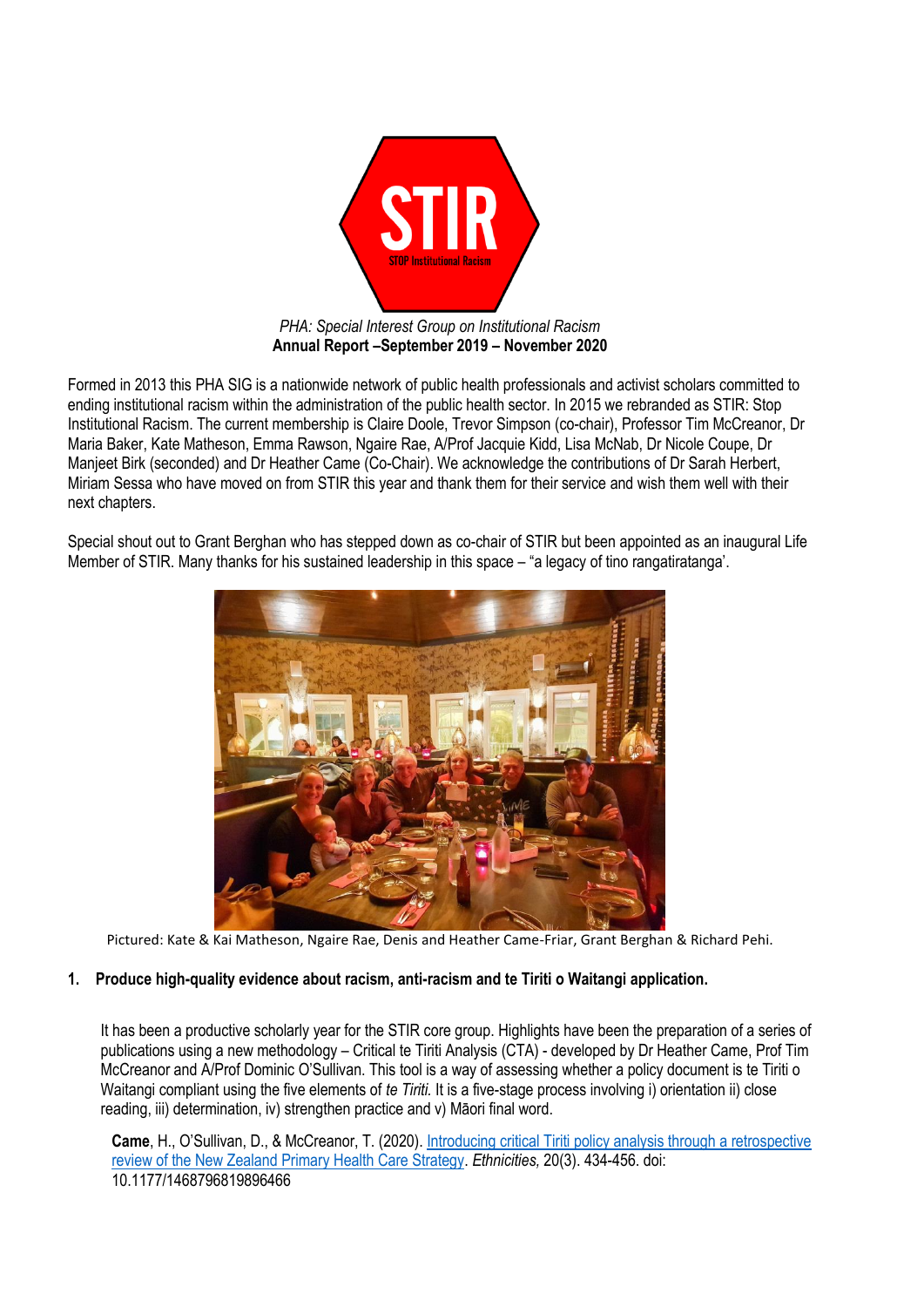Subsequently we have used CTA to review th[e 2003](https://www.sciencedirect.com/science/article/pii/S2213538319300888) an[d 2019](https://www.sciencedirect.com/science/article/abs/pii/S2213538320300448?via%3Dihub) cancer control action plans as part of preparing further evidence for the WAI 2575 Waitangi Tribunal Hearings. Both CTAs have been published in the *Journal of Cancer Policy*. Not yet published, we have also completed CTAs of the NZ Disability Strategy, 18 regulated health practitioner's competency documents and raw data from a qualitative study. We understand CTA is also been used to review university health curriculum and has been picked up by at least one central government agency.

The beauty of CTA is that it allows a critique of policy, but it is also positive in that the review requires the reviewers to offer recommendations to strengthen the policy. It also affirms tino rangatiratanga by the final stage where a Māori scholar holds the pen and elevates what they see as the key parts of the review.

STIR members have completed a critique of the Simpson-led health sector review report which is now under review. We have published a paper about the implications of the Waitangi Tribunal WAI 2575 stage one report for decolonising health systems in *[Health and Human Rights](https://www.hhrjournal.org/2020/06/the-waitangi-tribunals-wai-2575-report-implications-for-decolonizing-health-systems/)*. We have a paper about the implications of the Matike Mai constitutional transformation report in press with the *Journal of Bioethical Inquiry.* We are also currently finalising a paper we believe is likely to be an important contribution to *te Tiriti* scholarship critiquing the 2019 Cabinet Circular about the implications of *te Tiriti o Waitangi* for public policy.

Our paper from last year about ethnic inequities in [advanced breast cancer](https://www.nzma.org.nz/journal-articles/resisting-ethnic-inequities-in-advanced-breast-cancer-a-call-to-action) has been published in NZ Medical Journal and another paper about the representation of Māori [in colonial health policy](https://www.tandfonline.com/doi/abs/10.1080/09581596.2019.1686461) from 2006-2016 in Critical Public Health.

Over the summer of 2019-2020 we worked with Shane Dixon to complete our regular nationwide survey of public health providers. We have a range of papers to be finalised from this study; including the main quantitative analysis and a series of papers about how Pacific health providers, primary health organisations, nongovernmental organisations and public health units are working with *te Tiriti o Waitangi*.

STIR members have also been involved in a substantive pilot study preparing for our bigger grant bid yet about reimaging anti-racism praxis amongst health professionals. We have several papers under review related to this and our funding proposal is through to the final round.

As a follow up from the international anti-racism think-tank we have developed an emerging allegory about decolonising the NZ health system "[From gorse to ngahere](https://www.nzma.org.nz/journal-articles/from-gorse-to-ngahere-an-emerging-allegory-for-decolonising-the-new-zealand-health-system)". We hope to make a video version/ppt show of this paper so it can be used by educators.

Thanks to our collaborators and core group activist scholars for their contributions to this significant body of scholarly work. Co-authors included Alex Hotere-Barnes, Dr Maria Humphries, A/Prof Dominic O'Sullivan, Prof Tim McCreanor, A/Proj Jacquie Kidd, Dr Maria Baker, Trevor Simpson, Dr Emmanuel Badu, Dr Julia Ioane, Ngaire Rae, Claire Doole, Leanne Manson, Deborah Heke, Dr Sarah Herbert, Teresa Goza, Irene Kereama-Royal, Sara Jones, Elisa Wijohn and Dr Libby Burgess.

## **2. Influence and mobilise the health sector to eliminate racism**

STIR members continue to consistently speak out about racism. We have appeared in 3 TV interviews, 9 radio interviews and 11 other media interviews. Many of those interviews pertained to a paper we published around ethnic pay disparities. This paper exposed that Māori and Pacific people working in district health boards are 56 and 71 times less likely than others to be paid over \$100,000 respectively.

**Came,** Badu, E., Ioane, J., Manson, L., & McCreanor, T. (2020). [Ethnic pay \(dis\)parities in the public sector](https://ijcis.qut.edu.au/article/view/1331)  [leadership from 2001-2016 in Aotearoa New Zealand.](https://ijcis.qut.edu.au/article/view/1331) *International Journal of Critical Indigenous Studies*, 13(1), 70- 85**.** This year our co-chair has appeared in two episodes of Alice Sneddon's funny and political sharp Bad News. This first addressed [Healthcare inequities](https://www.youtube.com/watch?v=4g6l5EeZfFc) and the second [te Tiriti partnerships.](https://www.youtube.com/watch?v=-0TMZmdpXME)

He Homiromiro our virtual decolonisation reading group delivered in collaboration with Tāmaki Tiriti Workers continues to go from strengthen to strength. The network now has over 100 members and we have a hard core of regular attendees both local and international. Thanks to Alex Hotere-Barnes in relation to his leadership of this network.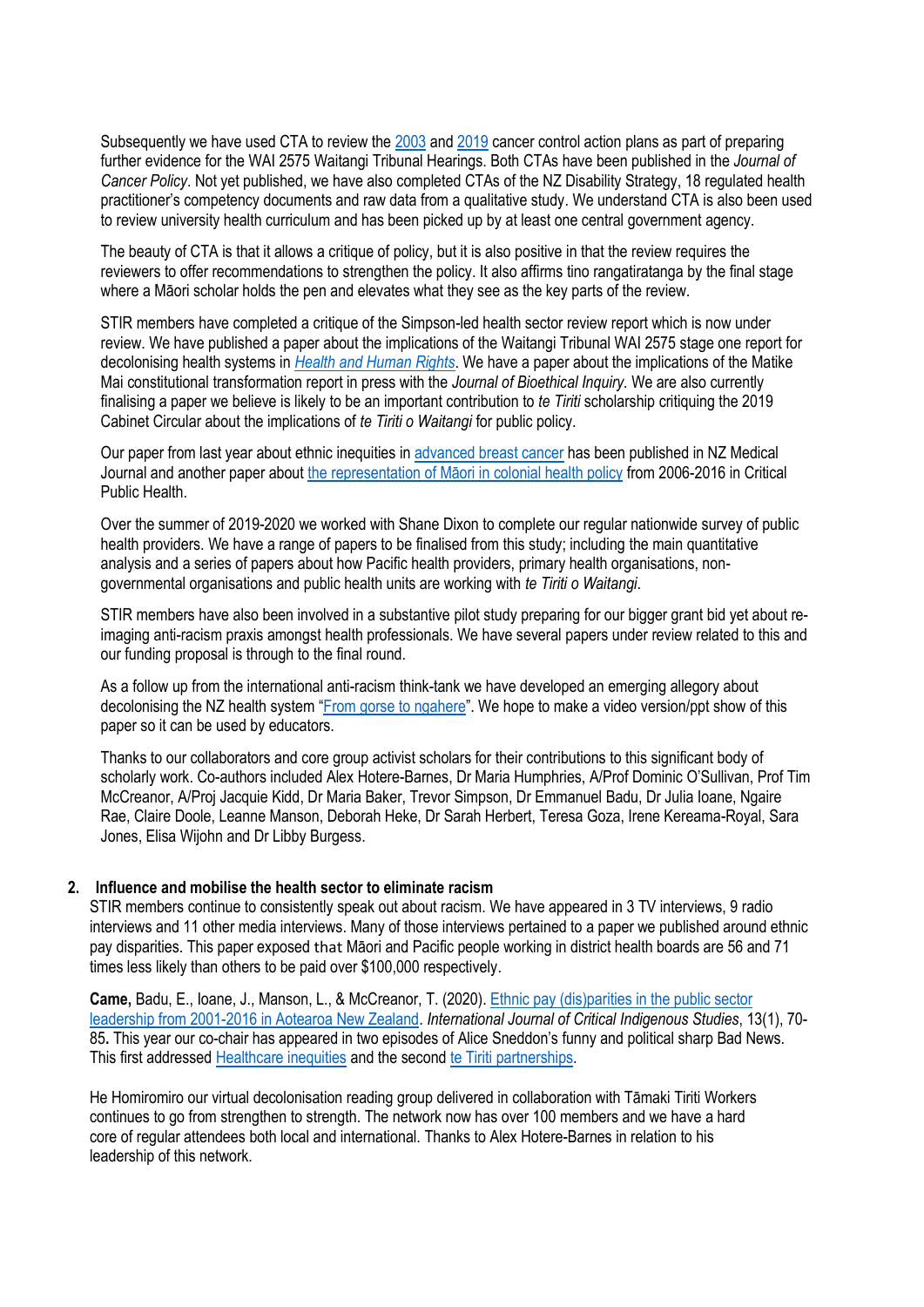STIR members have presented on racism, anti-racism and *te Tiriti* application to Pinnacle, Hauraki PHO, NZ College Public Health Medicine, Health Promotion Agency, Health and Disability Commissioner's Office, Auckland Regional Public Health Service, Te Rau Ora, Occupational Therapy NZ Whakaora Ngangahau Aotearoa, Te Tumu Whakare, Combined Trade Union Affiliates National Hui, Cancer Society – Canterbury West Coast Division, Waitemata DHB, AUT Teaching and Learning Conference, Child Youth Mortality Review Panel Annual Workshop, Quality Health and Safety Commission, Royal Australasian College of Physicians Annual Hui, World Congress of Public Health and the Māori Oral Health Equity Symposium.



Jacquie Kidd and Heather Came-Friar with the crew from Auckland Regional Public Health Service after a Critical te Tiriti Analysis workshop.

In the next few months, we are presenting at the Settler Responsibilities for Decolonisation conference, and the 9th Biennial International Indigenous Research Conference. Likewise, in partnership with Tāmaki Tiriti Workers STIR is leading a sold-out three-day anti-racism retreat in early December to build capacity in relation to anti-racism praxis. This retreat will be led by Miriam Sessa, Heather Came-Friar and Trevor Simpson.

STIR members (Maria Baker, Sarah Herbert, Emma Rawson, Lisa McNab and Heather Came-Friar) completed a significant evidence-based submission to the Inquiry into Health Inequities for Māori to Māori Affairs Select Committee on behalf STIR.

STIR continues to take up opportunities to collaborate and build relationships within and beyond the health sector. We have met with senior Crown officials from a range of agencies. Our work has been cited in publications by the Waitangi Tribunal, Quality Health and Safety Commission and the Ministry of Health over the last year. We are pleased to see the priority given to addressing racism within the [Whakamaua: Māori](https://www.health.govt.nz/publication/whakamaua-maori-health-action-plan-2020-2025)  [Health Action Plan 2020-2025](https://www.health.govt.nz/publication/whakamaua-maori-health-action-plan-2020-2025) and the [WAI 2575 report.](https://waitangitribunal.govt.nz/inquiries/kaupapa-inquiries/health-services-and-outcomes-inquiry/) We believe the planning to develop a National Action Plan to End Racism is now underway, and STIR looks forward to engaging and influencing this process and the content.

A major undertaking of STIR this year was our involvement in [Te Tiriti Based Futures: Anti-Racism 2020](https://www.stirnz.org/tetiritibasedfutures) a significant anti-racism virtual event from March 21-30<sup>th</sup> 2020 to mark Race Relations Day. The project was led by a small core group and involved 43 partner organisations from unions, community groups, professionals' bodies Te Rūnanga o Ngāti Whātua and the Human Rights Commission. Covid19 effected the event which involved 48 local and 11 international speakers with 29 different webinars chairs. Formats ranged from formal academic presentations with questions and answers, to story-telling and chair-led fireside chats. The programme included discussions and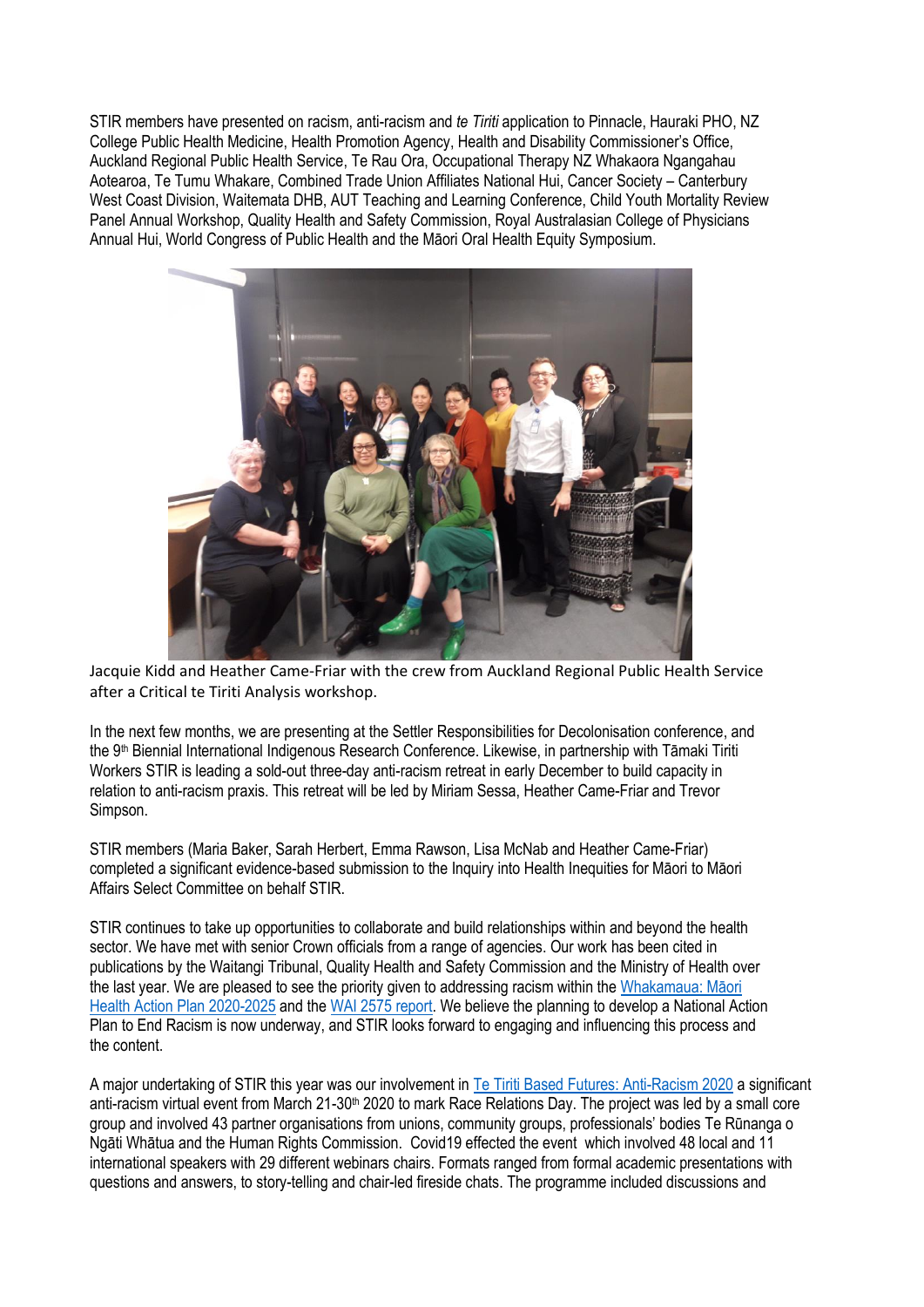reflections regarding diverse forms of Māori and indigenous self-determination in health, education and the natural environment, structural racism, white privilege, being an effective ally, New Zealand wars and decolonisation praxis.

Across the virtual event we had over 15,000 registrations. An active [Facebook](https://www.facebook.com/groups/540828373143380/) page was build that at the time of writing has 4,250 members. Two decolonisation posters were developed by Dr Jenny Rankine (see below); one for organisations and one for individuals that could be downloaded or ordered through [a partner organisation.](https://nwo.org.nz/resources/decolonisation-posters/) Where presenters consented, the webinars were recorded and uploaded onto a [YouTube channel](https://www.youtube.com/channel/UCm2WbL6mk6fRI6RERTFZj8A?sub_confirmation=1) as permanent teaching and learning resources for those doing decolonisation education. The channel currently has 936 subscribers. An evaluation of the event is currently being finalised and our intention is to tautoko this biennial event.



**3. Expand and strengthen the capacity, effectiveness and infrastructure of STIR to end racism** STIR is in the process of finalising a future-focussed strategic plan. As part of this process we recently undertook our first-ever survey of STIR Associates to find out more their areas of interest and to get a clearer picture of the expertise of our people. This survey being analysed at the time of writing will inform how STIR engages going forward. The core group continues to meet regularly and strengthen our connections across the sector.

STIR continues to have a strong social media present with 621 members of our closed Facebook page and visually attractive, informative [website](https://www.stirnz.org/) that has frequent visitors.

STIR recently conducted a survey of our Facebook members to find out more about the people interested in and supporting our kaupapa and how we might be able to connect with them to help Stop Institutional Racism. We have received 29 responses to date. The main findings are that people are keen to connect with STIR and have skills, knowledge and time to contribute to the kaupapa. Engaging and mobilising this interest will be developed within the next 12 months.

Dr Manjeet Birk is a Canadian feminist critical race scholar is currently being hosted by STIR members during her postdoctoral fellowship in Aotearoa. She recently completed her doctoral research at the University of British Columbia Canada where she focused on the impact of racism in the lives of racialized and Indigenous feminist activists. Using critical race theory, feminist anti-racist theory and Indigenous ways of knowing Manjeet looked to understand the systemic nature of racism and the mechanisms of its operation in their work as service providers, activists and community organizers working with predominantly racialized and Indigenous communities. Throughout her research she often came across New Zealand examples of developing, applying and working with Indigenous communities. During her postdoctoral studies she will explore these perceptions